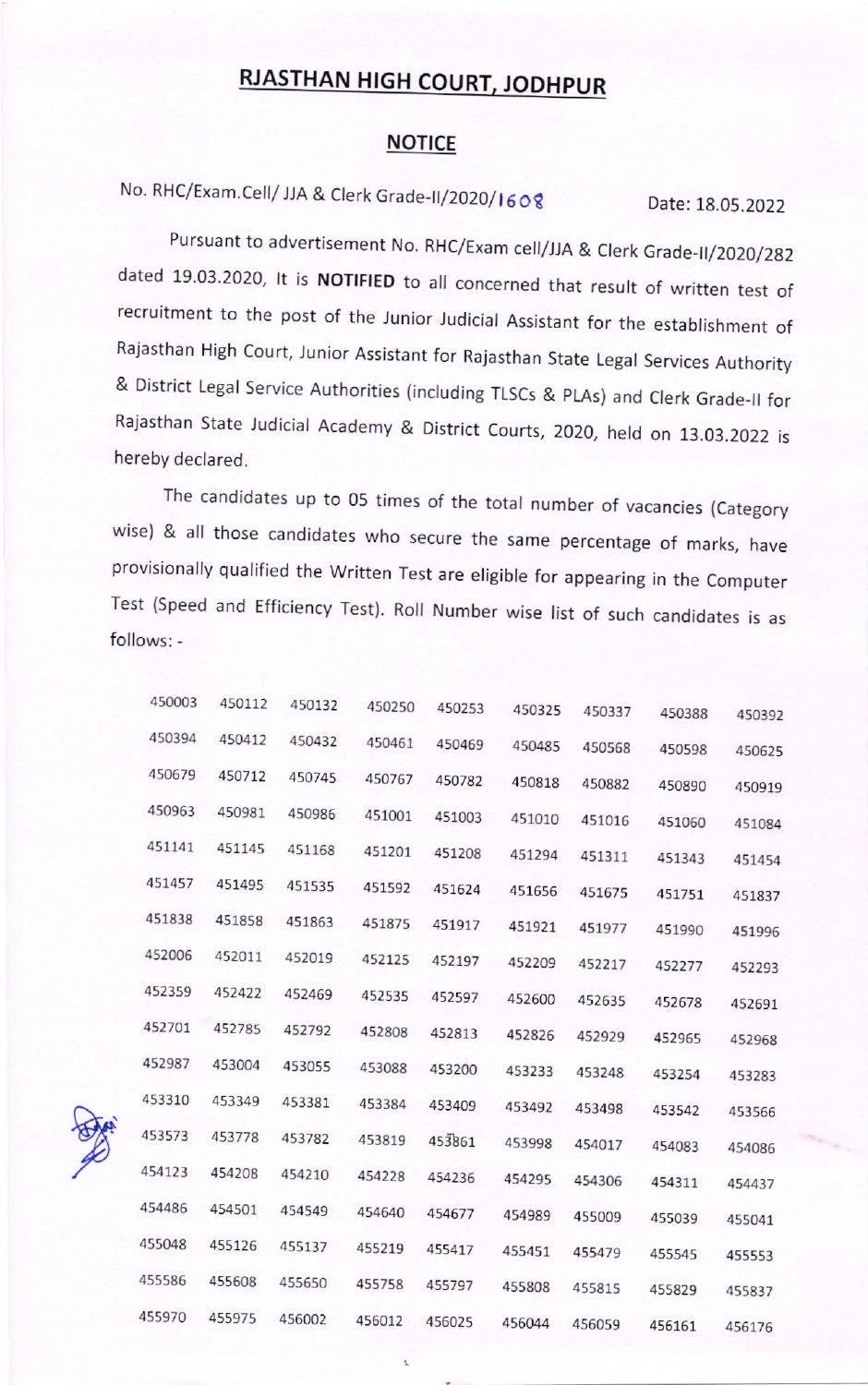| 456193 | 456229 | 456275 | 456381 | 456405 | 456424 | 456427 | 456518 | 456521 |
|--------|--------|--------|--------|--------|--------|--------|--------|--------|
| 456536 | 456591 | 456600 | 456634 | 456660 | 456687 | 456740 | 456747 | 456768 |
| 456809 | 456820 | 456825 | 456881 | 456923 | 456948 | 457086 | 457108 | 457167 |
| 457172 | 457193 | 457197 | 457209 | 457244 | 457264 | 457368 | 457435 | 457467 |
| 457481 | 457507 | 457569 | 457624 | 457631 | 457684 | 457695 | 457724 | 457759 |
| 457787 | 457810 | 457838 | 457899 | 457931 | 457975 | 457976 | 458006 | 458008 |
| 458074 | 458093 | 458121 | 458123 | 458147 | 458166 | 458195 | 458234 | 458307 |
| 458313 | 458325 | 458354 | 458379 | 458457 | 458496 | 458573 | 458575 | 458580 |
| 458673 | 458715 | 458723 | 458754 | 458771 | 458812 | 458861 | 458926 | 458957 |
| 459132 | 459189 | 459193 | 459212 | 459246 | 459268 | 459304 | 459306 | 459343 |
| 459383 | 459390 | 459444 | 459478 | 459492 | 459528 | 459532 | 459535 | 459540 |
| 459542 | 459561 | 459576 | 459601 | 459616 | 459693 | 459759 | 459774 | 459805 |
| 459857 | 459919 | 459943 | 459948 | 459986 | 460217 | 460249 | 460258 | 460326 |
| 460366 | 460393 | 460482 | 460506 | 460525 | 460540 | 460545 | 460576 | 460601 |
| 460626 | 460747 | 460793 | 460807 | 460827 | 460838 | 460851 | 460906 | 460926 |
| 460964 | 460970 | 460979 | 460991 | 461027 | 461122 | 461135 | 461188 | 461191 |
| 461203 | 461264 | 461313 | 461325 | 461335 | 461380 | 461462 | 461479 | 461636 |
| 461637 | 461643 | 461660 | 461690 | 461694 | 461699 | 461718 | 461737 | 461759 |
| 461765 | 461809 | 461819 | 461835 | 461849 | 461850 | 461918 | 461943 | 461998 |
| 462006 | 462034 | 462037 | 462049 | 462071 | 462108 | 462160 | 462209 | 462217 |
| 462272 | 462293 | 462316 | 462321 | 462354 | 462365 | 462420 | 462466 | 462522 |
| 462544 | 462566 | 462657 | 462684 | 462732 | 462762 | 462779 | 462785 | 462903 |
| 462907 | 462967 | 463082 | 463136 | 463332 | 463334 | 463394 | 463471 | 463525 |
| 463533 | 463566 | 463582 | 463599 | 463609 | 463750 | 463784 | 463847 | 463850 |
| 463867 | 463889 | 463999 | 464048 | 464095 | 464149 | 464249 | 464269 | 464277 |
| 464296 | 464298 | 464404 | 464482 | 464494 | 464664 | 464674 | 464779 | 464810 |
| 464875 | 464880 | 464939 | 464956 | 465006 | 465012 | 465042 | 465091 | 465099 |
| 465270 | 465399 | 465421 | 465450 | 465497 | 465510 | 465544 | 465545 | 465698 |
| 465721 | 465733 | 465863 | 465919 | 465946 | 465974 | 466001 | 466085 | 466091 |
| 466095 | 466112 | 466117 | 466132 | 466147 | 466191 | 466242 | 466447 | 466478 |
| 466530 | 466583 | 466595 | 466680 | 466691 | 466701 | 466705 | 466808 | 466882 |
| 466917 | 466933 | 466940 | 466963 | 466972 | 466981 | 466986 | 466989 | 467019 |
| 467025 | 467051 | 467056 | 467191 | 467226 | 467233 | 467306 | 467325 | 467354 |
| 467472 | 467500 | 467521 | 467580 | 467647 | 467718 | 467741 | 467754 | 467812 |
| 467819 | 467851 | 467855 | 467858 | 467928 | 467946 | 468049 | 468064 | 468077 |